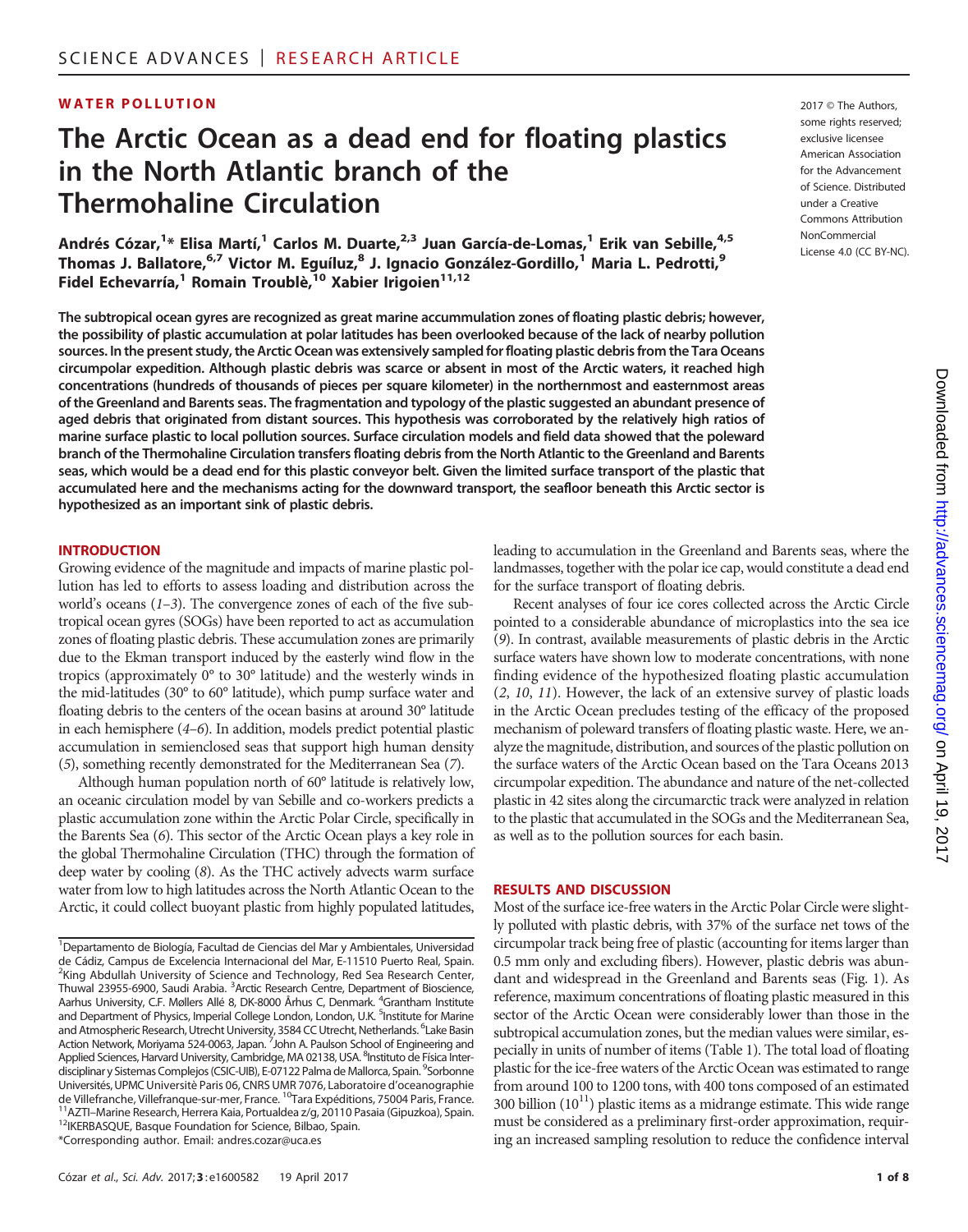associated with the variability in the spatial concentrations of plastic and the effect of the wind-induced vertical mixing. Nevertheless, the macroscale pattern along the circumpolar track was highly consistent, with 95% of the plastic load estimated for the Arctic being confined in the Greenland and Barents seas. Hence, the Northeastern Atlantic sector of the Arctic Ocean can be characterized as the single, dominant highaccumulation zone for floating plastic debris, confirming in 2013 the long-term predictions provided by ocean circulation models (6).

Compared with other accumulation zones of floating debris (Fig. 2), the Arctic Ocean showed the lowest relative abundances for plastic sizes larger than 12.6 mm, whereas the highest proportion of large plastic debris was found in the Mediterranean Sea, resulting in significant differences between these two plastic size distributions ( $\chi^2$  test,  $P < 0.01$ ; no statistically significant differences were found between the Arctic and SOGs). The typology of plastic items in the Arctic was also similar to that found for the SOGs and diverged from the plastic composition in the Mediterranean Sea, which had a higher proportion of film-type plastic. These results support the hypothesis that a significant fraction of the plastic accumulation in the Arctic came from distant sources. Assuming that photodegradation and fragmentation of floating plastic



Fig. 1. Environmental conditions and concentrations of floating plastic debris in the Arctic Ocean. (A) At-sea vessel density. (B) Human population and Arctic sea ice extent. Annual minimum and maximum ice extents correspond to the monthly mean of September and March, respectively. Historic data account for the 1981 to 2010 median. (C) Remote-sensed sea surface salinity for August 2013 at the mid-sampling period. The seasonal cycle is shown in fig. S1. psu, practical salinity units. (D) Locations and plastic concentrations of the sites sampled. The summer extension of the polar ice cap in August 2013 is shown in white area, and the classical schematic drawing of the North Atlantic SOG and the THC poleward branch is indicated by green curves (8). The northern passage from Barents Sea to Kara Sea is zoomed in, with contour lines describing salinity measured at a depth of 5 m. (E) Plastic concentrations as total weight (upper graph) and abundances per plastic type (lower graph) along the circumpolar track, from the Greenland Sea to the Labrador Sea, as indicated in the left map by the black line connecting the sampling sites. Salinity at depths of 5 and 20 m is also shown in the upper graph, and two dashed lines are used as reference for 34.5 salinity and the median of plastic concentrations measured in the inner accumulation zones of SOGs [175 g·km<sup>-2</sup> (2)]. The correlation between plastic and salinity is shown in fig. S2. Note that the plastic fibers, presented in the lower graph as a dotted line, were excluded from all our analyses, including total plastic concentrations and load estimates in both weight and number. The Arctic Polar Circle (66.34°N) is marked in all maps.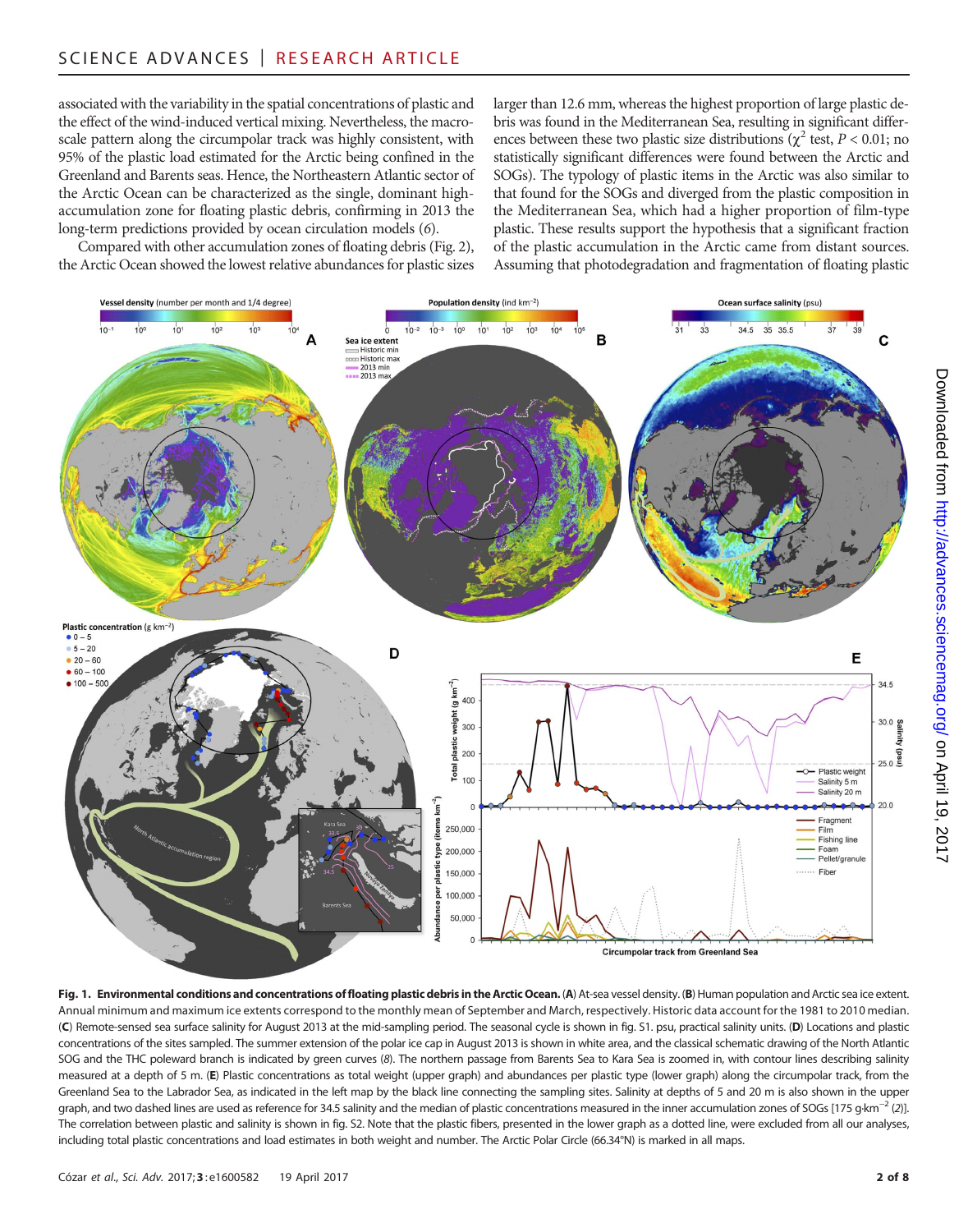Table 1. Range of floating plastic concentrations in the Arctic compared to accumulation and nonaccumulation zones in tropical and temperate oceans. The minimum, median, and maximum concentrations in number and weight are shown separately for the Greenland and Barents seas (the Arctic sector from 35°W to 74°E longitude) and the rest of the Arctic Ocean. Plastic concentrations in the inner accumulation zone of the SOGs and tropical/temperate nonaccumualation zones were obtained from a previous global report (2). The total number of samples for each zone (n) is also shown.

|                                          |     | $\times 10^{3}$ items $\cdot$ km <sup>-2</sup> |                     |     |                     |                     |     |
|------------------------------------------|-----|------------------------------------------------|---------------------|-----|---------------------|---------------------|-----|
|                                          | Min | Median                                         | <b>Max</b>          | Min | Median              | Max                 |     |
| Greenland and Barents seas               |     | $6.3 \times 10^{1}$                            | $3.2 \times 10^{2}$ |     | $6.5 \times 10^{1}$ | $4.6 \times 10^{2}$ |     |
| Rest of the Arctic Ocean                 |     |                                                | $2.7 \times 10^{1}$ |     |                     | $5.1 \times 10^{1}$ |     |
| Subtropical accumulation zones           |     | $4.4 \times 10^{1}$                            | $1.3 \times 10^{3}$ |     | $1.8 \times 10^{2}$ | $6.8 \times 10^{3}$ | 275 |
| Tropical/temperate nonaccumulation zones |     | 1 Q $\times$ 10 <sup>0</sup>                   | $19 \times 10^{2}$  |     | $36 \times 10^{0}$  | $3.4 \times 10^{2}$ | 629 |



Fig. 2. Typology and size distribution of the floating plastic debris collected in the Arctic Ocean compared to the plastic accumulation zones in the SOGs and the Mediterranean Sea. In the pie charts, the percentages of plastic types are shown in relation to weight (charts showing the number of items and surface area are presented in fig. S3). The size distributions are presented in the lower graph. Horizontal axes indicate both log-transformed and nontransformed size limits of the bins. Plastics in the interval from 0.32 to 0.50 mm are graphed using open circles because these abundances are possibly underestimated for the Arctic due to the sampling net with combined 0.5- and 0.33-mm meshes for the body and cod end, respectively. Sample collections for the SOGs (4173 items) and the Mediterranean (3854 items) are described in previous reports (2, 7). The total number of items used for the analyses in the Arctic was 796; absolute abundances for each size bin are provided in table S1. The number of large items (>12.6 mm) in relation to the total was 2.1% (17 items), 3.2% (134 items), and 4.4% (170 items) for the Arctic Ocean, the SOGs, and the Mediterranean Sea, respectively.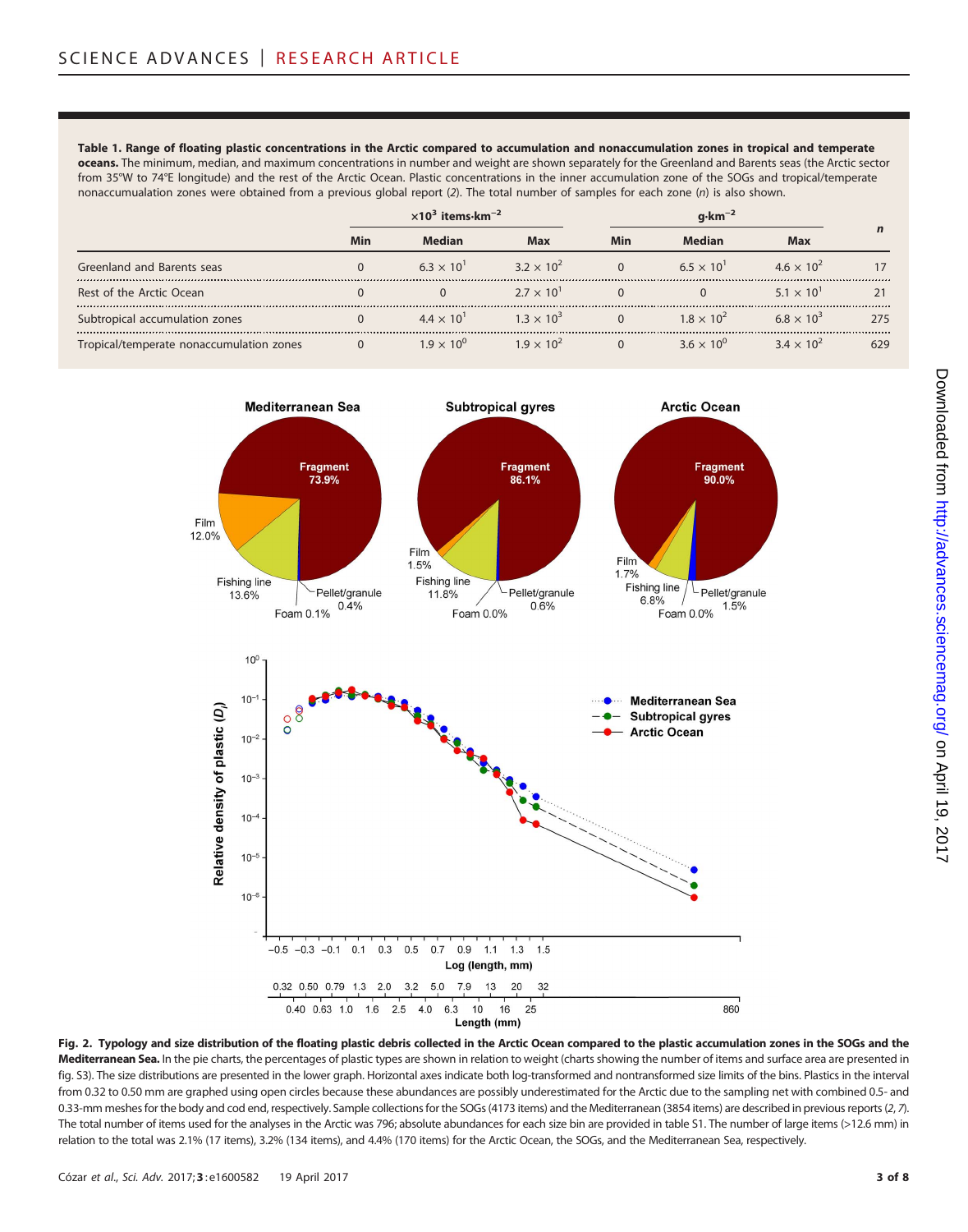debris are directly related to exposure time in the environment, the paucity of large-sized plastic in the Arctic waters in relation to the Mediterranean Sea (with the shortest pathway to the coastal areas of release) is indicative of a low proportion of recently introduced plastic objects. However, we must note that the shape of the uppermost part of the plastic size distribution is the most poorly determined because of the low abundance of large items (2 to 5% of the total; Fig. 2). In addition, other reasonable hypotheses, such as an accelerated fragmentation by the cycles of freezing and melting at high latitudes, could explain the relative scarcity of large items. The relatively low percentage of film-type plastic debris in the Arctic Ocean also suggests that an important fraction of the Arctic plastic pollution is aged debris that is released from distant sources. Film-type plastics may undergo a faster removal from the ocean surface than other plastic types because its higher surface-to-volume ratio favors ballasting by epiphytic growth and subsequent sinking (12).

The number of persons living near the coastline normalized by the marine surface area was extremely low for the Arctic Ocean, being out of the range estimated for the rest of the world's ocean basins (Table 2). The density of vessels per marine surface area was within the global range, albeit relatively low, with lower values being observed only in the South Pacific. The paucity of land-based population into the Arctic Circle resulted in a ratio of marine surface plastic to coastal inhabitant of  $3.4 \times 10^2$  g per person for the Arctic, whereas these ratios were on the order of  $10<sup>1</sup>$  or  $10<sup>0</sup>$  g of plastic per person for all other ocean basins. The ratio of surface plastic to vessel density fell into the global range, with values into the upper range despite the expected low contribution of the land-based inputs to the surface plastic load (Table 2). The surface plastic–to–coastal inhabitant and surface plastic–to–vessel density ratios calculated separately for the Northeastern Atlantic sector of the Arctic (Greenland and Barents seas) were even higher  $(3.6 \times 10^2 \text{ g})$ per person and 3.5  $\times$  10<sup>3</sup> g per vessel, respectively), stressing the hypothesis that much of the plastic in the Arctic is likely to derive from distant sources.

Table 2. Ratios of surface plastic load to local pollution sources in the Arctic and other ocean basins. Land-based pollution sources (L) were estimated from a population in a 50-km coastal strip, and sea-based pollution sources (S) were estimated from at-sea vessel density. Surface plastic loads (P) were obtained from the present work and previous reports (2, 7). L and S are expressed in persons or vessels per square kilometer of ice-free waters, respectively. S:L ratios are expressed in vessels per person, P:L ratios are expressed in grams of plastic per person, and P:S ratios are expressed in grams of plastic per vessel. Global estimates do not include the Southern Ocean because of the lack of plastic pollution data for that basin.

|                                                                                                                      | s                                                                                                      | S:L | P: L | P:5 |
|----------------------------------------------------------------------------------------------------------------------|--------------------------------------------------------------------------------------------------------|-----|------|-----|
| Arctic                                                                                                               | $1.5 \times 10^{-1}$ $1.7 \times 10^{-2}$ $1.1 \times 10^{-1}$ $3.4 \times 10^{2}$ $3.1 \times 10^{3}$ |     |      |     |
| Mediterranean $7.6 \times 10^{1}$ $3.1 \times 10^{-1}$ $4.1 \times 10^{-3}$ $5.5 \times 10^{0}$ $1.3 \times 10^{3}$  |                                                                                                        |     |      |     |
| North Atlantic $8.8 \times 10^{0}$ 6.7 $\times 10^{-2}$ 7.6 $\times 10^{-3}$ 6.9 $\times 10^{0}$ 9.1 $\times 10^{2}$ |                                                                                                        |     |      |     |
| North Pacific $9.6 \times 10^{0}$ $4.7 \times 10^{-2}$ $4.9 \times 10^{-3}$ $6.6 \times 10^{0}$ $1.3 \times 10^{3}$  |                                                                                                        |     |      |     |
| Indian                                                                                                               | $7.6 \times 10^{0}$ $3.2 \times 10^{-2}$ $4.2 \times 10^{-3}$ $4.0 \times 10^{0}$ $9.5 \times 10^{2}$  |     |      |     |
| South Atlantic $2.4 \times 10^{0}$ $1.8 \times 10^{-2}$ $7.4 \times 10^{-3}$ $2.6 \times 10^{1}$ $3.5 \times 10^{3}$ |                                                                                                        |     |      |     |
| South Pacific $9.4 \times 10^{-1}$ $7.1 \times 10^{-3}$ $7.5 \times 10^{-3}$ $2.7 \times 10^{1}$ $3.6 \times 10^{3}$ |                                                                                                        |     |      |     |
| Global                                                                                                               | $6.2 \times 10^{0}$ $3.4 \times 10^{-2}$ $5.5 \times 10^{-3}$ $7.8 \times 10^{0}$ $1.4 \times 10^{3}$  |     |      |     |

On the basis of the world ratios of vessels per coastal inhabitant, we can state that the sea-based sources of pollution in the Arctic region must be particularly relevant in relation to the land-based sources (Table 2). The reduction of Arctic sea ice due to climate change opens up access to new shipping routes and resources, which has increased the shipping activity in the Arctic waters during the last decade (13). However, there was no spatial correspondence between surface plastic concentrations and on-site vessel presence in the Arctic Ocean ( $R = 0.05$ ,  $P = 0.74$ ,  $n = 42$ ), mainly because the maritime traffic was alongside the Eurasian continental shelf, whereas the highest plastic concentrations were further north in the Greenland and Barents seas, with waters virtually unpolluted beyond the Barents Sea (Fig. 1, A and D). On the other hand, the Greenland and Barents seas are the main entrance routes of vessels to the Arctic Ocean, matching the sector with the highest plastic concentrations. However, to date, the spatial density of vessels in Arctic waters has not been particularly high in comparison to other regions of the ocean, and there is no reason to think that the plastic dumping rates per vessel are higher in the Arctic. The shipping activity in the Arctic is particularly dominated by fishing vessels, which account for 34% of the total in contrast to 2 and 4% of the Mediterranean Sea and other oceans, respectively (14). However, fishing lines were not especially abundant in the Arctic samples compared with other regions (Fig. 2). If we assume the percentage of fishing lines as a proxy for the relative weight of the inputs associated to Arctic vessel activity, the results would not suggest a special contribution from this local source to the surface plastic load.

The oceanic route followed by the plastic reaching the Arctic surface waters has the North Atlantic Ocean as its recent (1 to 3 years) origin (Fig. 3). Buoyant particle transport models predict drifting plastic debris entering the Arctic Ocean through the passage between Scotland and Iceland, along the pathway typically described for the Atlantic branch of the THC (8). The branch of Atlantic water flowing to the north of the Scotland-Iceland passage bifurcates to reach the Greenland and Barents seas (15, 16). Accordingly, we found increasing plastic concentrations northward in the Greenland Sea, and particularly high concentrations near the St. Anna Trough, in the northeastern edge of the Barents Sea, a zone where important formation of deep water has been reported (17). The surface layer of Atlantic water cools as it flows northward, becoming progressively denser to finally move downward, which likely implies the release of buoyant plastic load and its buildup toward the northernmost borders of the Greenland and Barents seas.

The Novaya Zemlya islands (dividing the Barents and Kara seas), together with the ice sheet, impose a frontier for further transport of floating plastic debris toward the interior Arctic Ocean. However, the intense summer reduction in sea ice coverage over recent years has resulted in wide openings of the northern passage to the Kara Sea, as happened during our survey of summer 2013 (Fig. 1B). The sampling resolution was increased in this zone, where we found the highest plastic concentrations, followed by a marked decline coincident with a decline in water salinity (Fig. 1, C to E). Floating plastic pollution increased northward up to the 34.5 isohaline and was practically absent from areas with salinity below 33.5 (fig. S2). The freshwater surface layer released from the ice melt blocked up the surface advance of the polluted Atlantic water. Floating plastic debris seems to be left afloat as the incoming branch of saline Atlantic water is forced to subduct below the front of the plastic-depleted freshwater layer. In addition, depending on the difference in density between the plastic items and the freshwater layer, a fraction of the plastics floating in the denser Atlantic waters could sink to the bottom or be placed at mid-depths in the pycnocline when they cross the Atlantic-Arctic front. In any case, the Northeastern Atlantic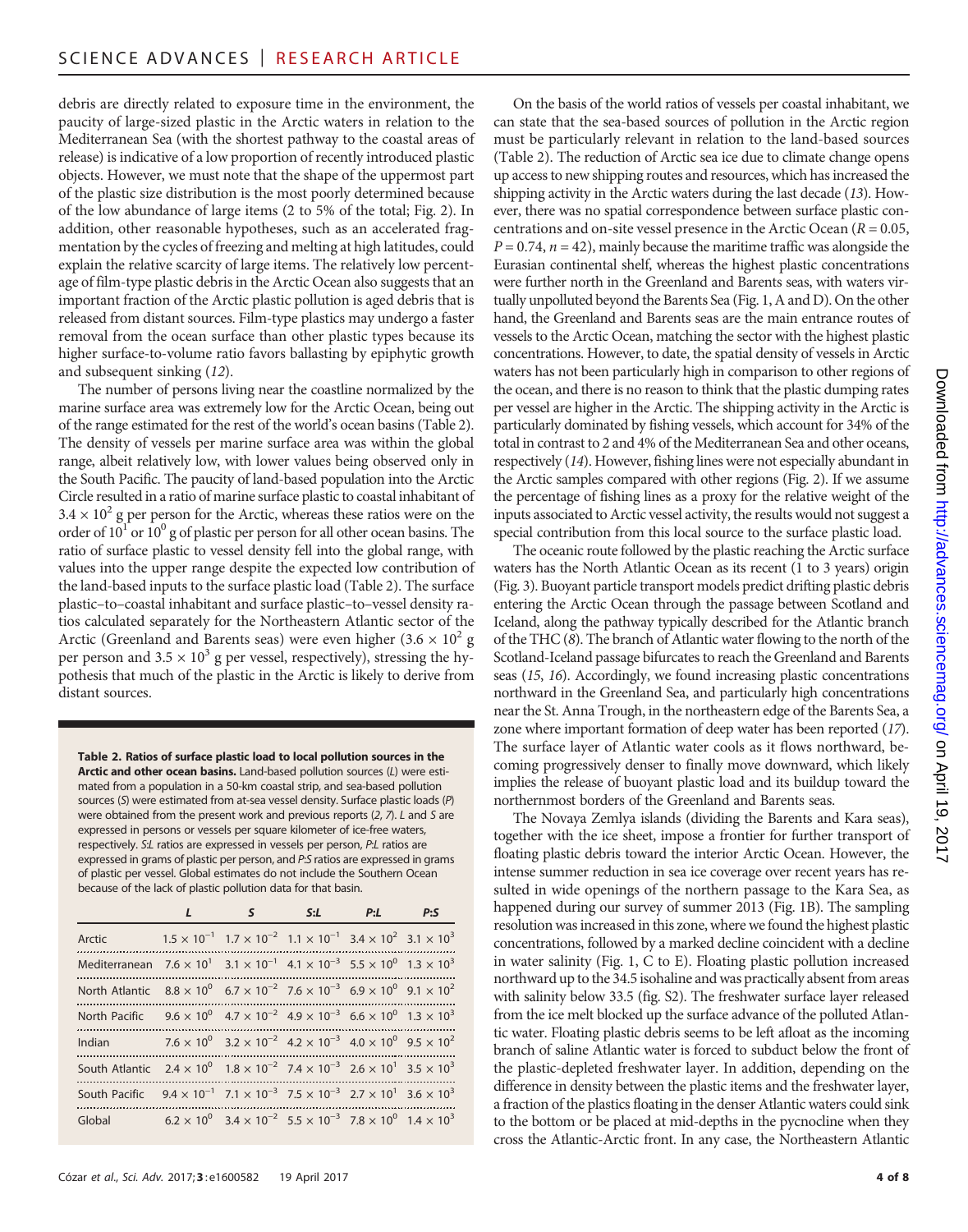sector of the Arctic Ocean appeared as a dead end for the surface transport of plastic pollution.

Significant transport of plastic debris into the Arctic Ocean by the THC, in addition to the inputs associated to the increasing human activity in the region, is the most parsimonious explanation for the high plastic loads in the Northeastern Atlantic sector of the Arctic and the high ratios of plastic to local pollution sources, consistent with the size and typology of the plastic found. The floating plastic imported into the Arctic Ocean could be supplied from the maritime routes alongside the Norwegian coast or from the North Sea, but also from more distant regions (Fig. 3). The subsurface waters along the Scotland-Iceland transect, identified here as a major gateway for the delivery of Atlantic plastic to the Arctic, has been sampled since 1960 (18). Microplastics in these oceanic samples were more abundant than in the coastal waters near Scotland. Moreover, historic analysis reveals a significant rise and steadying of the microplastic abundance from 1980s, tracking the trend of plastic concentrations reported for the North Atlantic SOG (1). It is likely that plastic debris is released from the North Atlantic SOG and the west coast of North America, with a fraction of this ferried toward the Arctic Ocean between Scotland and Iceland (Fig. 3). Plastic

release from the subtropical plastic accumulation zones due to eddy mixing and other mesoscale processes is supported by hydrodynamic modeling of the spread of persistent buoyant particles across the ocean (5, 6). The plastic loads transported poleward with North Atlantic may be supplemented with inputs from the busy shipping lanes between North America and Europe. Using the Hybrid Coordinate Ocean Model (HYCOM), the mean net flow of surface water (depth, 1 m) through the Scotland-Iceland passage is estimated to be 0.06 sverdrup for the last decade (19). Assuming a moderate surface plastic concentration of 10  $\mu$ g·m<sup>-3</sup> (10 g·km<sup>-2</sup>), 100 tons of plastic debris would be transported through this route in 5 years, which would be an important contribution for the formation of a plastic accumulation zone in the Arctic Ocean.

The ocean circulation models predicted that the formation of a plastic accumulation zone within the Arctic Polar Circle would require a few decades (6). Our survey found an important plastic accumulation in the Arctic in 2013, although this accumulation is certainly smaller than that reported for the SOGs or the Mediterranean. On the basis of plastic loads estimated from comparable scale-up methods for other seas and oceans [excluding the Southern Ocean (2, 7)], the amount of



First year Second yea **Third year** sarents tracer

Fig. 3. Oceanic pathway of the plastic accumulations in the Greenland Sea (upper maps) and the Barents Sea (lower maps) obtained by simulations backward in time. Tracers were released at the locations of maximal plastic concentrations in Greenland and Barents seas (red circles), and their surface transport was modeled for the previous years (1 to 3 years). Units are expressed as percentage of tracers in each pixel. The background image for the ocean shows the vessel density in gray scale. Note the close agreement between the modeled plastic pathway and the THC route described in the literature (Fig. 1). Likewise, the tracers released in the Northeastern Barents Sea were placed 1 year before into a zone where high plastic concentrations were also measured.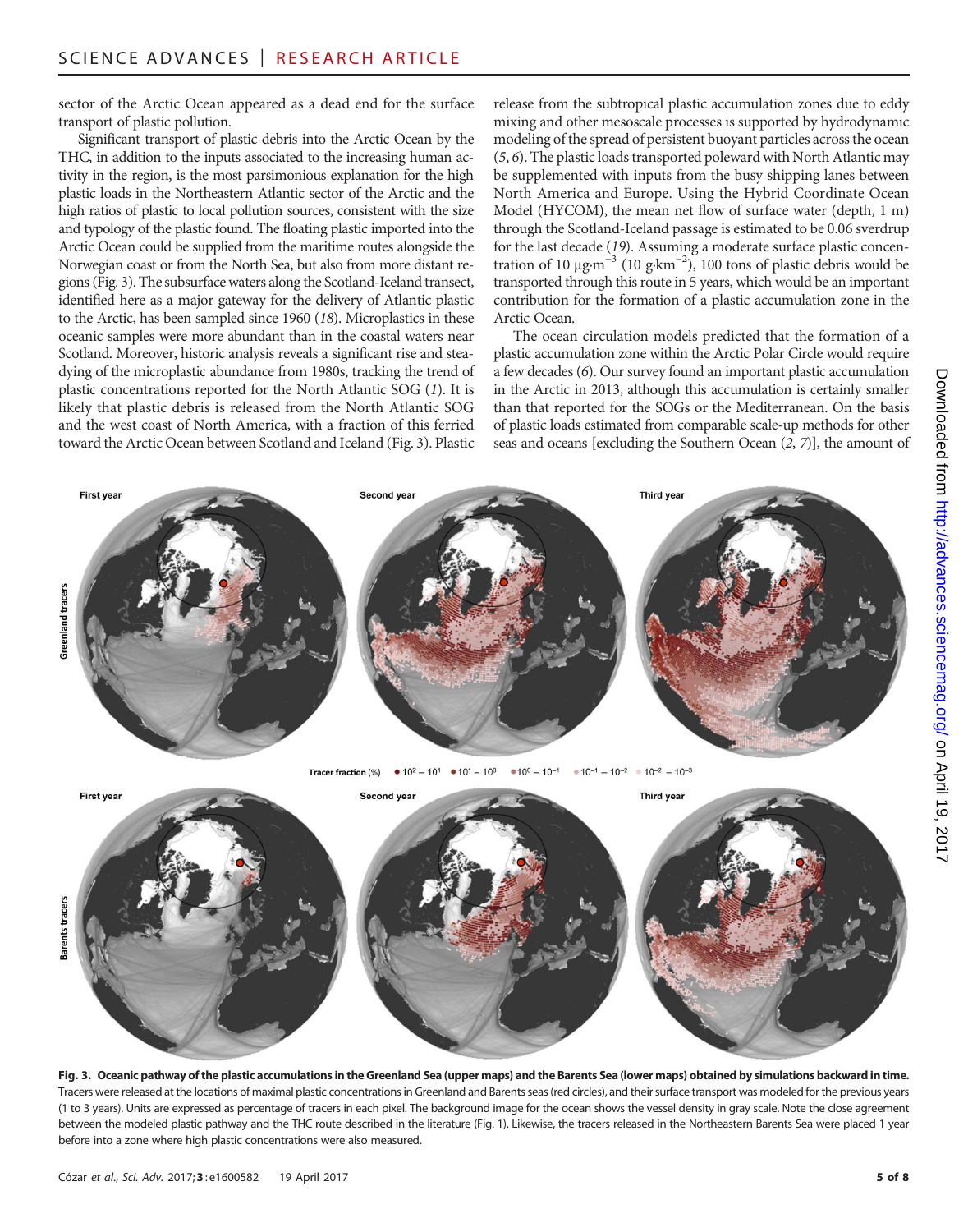floating plastic that accumulated in the Arctic accounts for less than 3% of global standing stock. Nevertheless, it is likely that Arctic plastic loads continue to increase even after plastic inputs into the ocean are discontinued because this accumulation partly feeds from the plastic adrift at lower latitudes. Moreover, because of the limited surface transport of the plastic entrapped in the Northeastern Atlantic sector of the Arctic and because the surface layer is not the ultimate fate for the floating plastic (7, 12), we hypothesize that an important plastic transference to the ocean interior and floor should be occurring in this sector, especially in the northernmost and easternmost areas of the Greenland and Barents seas.

The present data demonstrate that high concentrations of plastic debris extend up to remote Arctic waters, emphasizing the global scale of marine plastic pollution and the role that global oceanic circulation patterns play in the redistribution of these persistent pollutants. The uniqueness of the Arctic ecosystem makes the potential ecological implications of exposure to plastic debris of special concern. Plastic ingestion by northern fulmars (Fulmarus glacialis) from the Svalbard Islands, between the Greenland and Barents seas, has already been reported to exceed the recommendations for an acceptable ecological status (20). The trophic concentration of microplastics has been demonstrated for fur seals in the southwest Pacific Ocean, with an estimated bioconcentration factor of plastic particles from fish to seals ranging from 22 to 160 times (21). On the other hand, the significance of the transfer of plastic-associated pollutants to organisms through ingestion is still under discussion (22–24). Either way, the possibility that plastic pollution affects the Arctic food web is worthy of further consideration. The growing level of human activity in an increasingly warm and ice-free Arctic, with wider open areas available for the spread of microplastics, suggests that high loads of marine plastic pollution may become prevalent in the Arctic in the future.

#### MATERIALS AND METHODS

Floating plastic debris were sampled onboard the R/V Tara from June to October 2013 during the Arctic circumpolar leg of Tara Oceans [\(http://](http://oceans.taraexpeditions.org) [oceans.taraexpeditions.org](http://oceans.taraexpeditions.org)). From the Greenland Sea, the expedition circumnavigated the Arctic Ocean to the Labrador Sea. All samples were collected from 60° to 80° latitude north. Two additional sites sampled over 60° in the Labrador Sea onboard Pakea Bizkaia in June 2011 were added to the data set (2). Overall, 42 sites were sampled with surface tows of manta nets across the seas of Greenland, Barents, Kara, Laptev, East Siberian, Chukchi, and Beaufort; the Canadian Archipelago; Baffin Bay; and the Labrador Sea. Salinity and temperature were measured with a portable profiler (CTD SBE19, Sea-Bird Electronics, Inc.) at depths of 0.5 and 20 m at each sampling site during the survey.

Samples of floating plastic debris were collected from surface tows navigating in a straight line at a duration of about 20 min, corresponding to an average distance of  $1.7 \pm 0.5$  km, using a manta net submerged at 15 cm depth with a mouth opening 86 cm in width. The collection net  $(2.5 \text{ m long})$  used a 500-µm mesh and a 330-µm mesh for the cod end. Thus, a fraction (2%) of the plastic items collected by the net ranged from 330 to 500  $\mu$ m, although items smaller than 500  $\mu$ m were likely underestimated in our samples. The small-sized material collected in each tow was resuspended in 20-µm-filtered seawater, and floating plastic debris was carefully picked from the water surface with the aid of a dissecting stereomicroscope. This examination was repeated twice to ensure the detection of all of the smallest plastic particles. Plastic material extracted from each sample were washed with deionized water

and dried at room temperature before they were weighed. We aimed to minimize the risk of sample contamination with textile fibers by using a clean airflow cabinet during processing in the laboratory.

#### Size and typology of the plastic items

The size of the plastic items was measured under an optical microscope using the image-processing NIS-Elements software, whereas large plastic objects were measured from the image analysis of calibrated photographs. A total of 796 plastic items were measured and separated into 21 size classes according to their linear length (that is, longest caliper length) to build a size distribution. Size limits of the bins were set following a 0.1-log series of linear length, using progressively wider bins for classification of larger plastic sizes. The width of the uppermost bin  $(i = n)$  extended from 32 to 860 mm (the width of the net mouth) as a result of the particularly low abundance of large plastic items found in the Arctic. The size distribution was presented in relative density of plastic per size  $(D_i)$  to be comparable to those reported for the SOGs and the Mediterranean Sea, with different sample sizes (2–7) SOGs and the Mediterranean Sea, with different sample sizes (2, 7). Thus, the abundance of plastic items of  $i$  ( $a_i$ ) was normalized by the width of the size class interval ( $w$ ) to render plastic counts independent width of the size class interval  $(w_i)$  to render plastic counts independent<br>of the bin width. These normalized abundances were divided by the of the bin width. These normalized abundances were divided by the sum of normalized abundances across the size interval studied  $(i = 1,$ 2, ..., *n*; from 500  $\mu$ m to 860 mm in this work) to obtain  $D_i$ , being independent of the number of items used in the size distribution  $(\sum_{i=1}^{n} D_i = 1)$  and dimensionless. Mathematically, this can be expressed as

$$
D_i = \frac{a_i/w_i}{\sum_{i=1}^n (a_i/w_i)}
$$

Plastic items were also classified according to their shape and probable origin. We used five plastic type categories: raw industrial pellets and granules (likely derived from cosmetic and cleansing products), films (mostly derived from discarded bags and wrappings), foamed plastic, rigid manufactured items or pieces of them (all termed "fragments"), and fishing lines (fig. S4). Thin fibers, likely being of a textile origin (2), were also separated and counted but were finally excluded from all our analysis because of the risk of sample contamination. The contribution of the different plastic categories to total load was graphed in relation to relative abundances, surface area measured from image analysis, and weights. Samples of floating plastic debris collected in the SOGs and the Mediterranean during previous surveys  $(2, 7)$  were also processed for comparative purposes.

#### Spatial concentrations and estimates of total loading

Plastic concentrations per water surface area (as items per square kilometer or grams per square kilometer) were calculated by dividing the total number or dry weight of plastics collected in each tow by the area towed, estimated as the product of the trawling distance (derived from the starting and ending coordinates) and the width of the net opening. On the basis of the wind speed measured during net trawling, plastic concentrations derived from tows carried out with an average friction velocity in water ( $u^*$ ) of >0.5 cm⋅s<sup>-1</sup> (62% of the tows) were adjusted following the method proposed by Kukulka et al. (25) to account for the effect of the wind stress on the vertical distribution of plastic debris. Wind-adjusted abundances were converted to mass concentrations using an empirical correlation based on simultaneous measurements of total weight and abundance of 609 worldwide tows (7). Concentrations of plastic, together with geographical coordinates and sampling dates, are reported in table S2.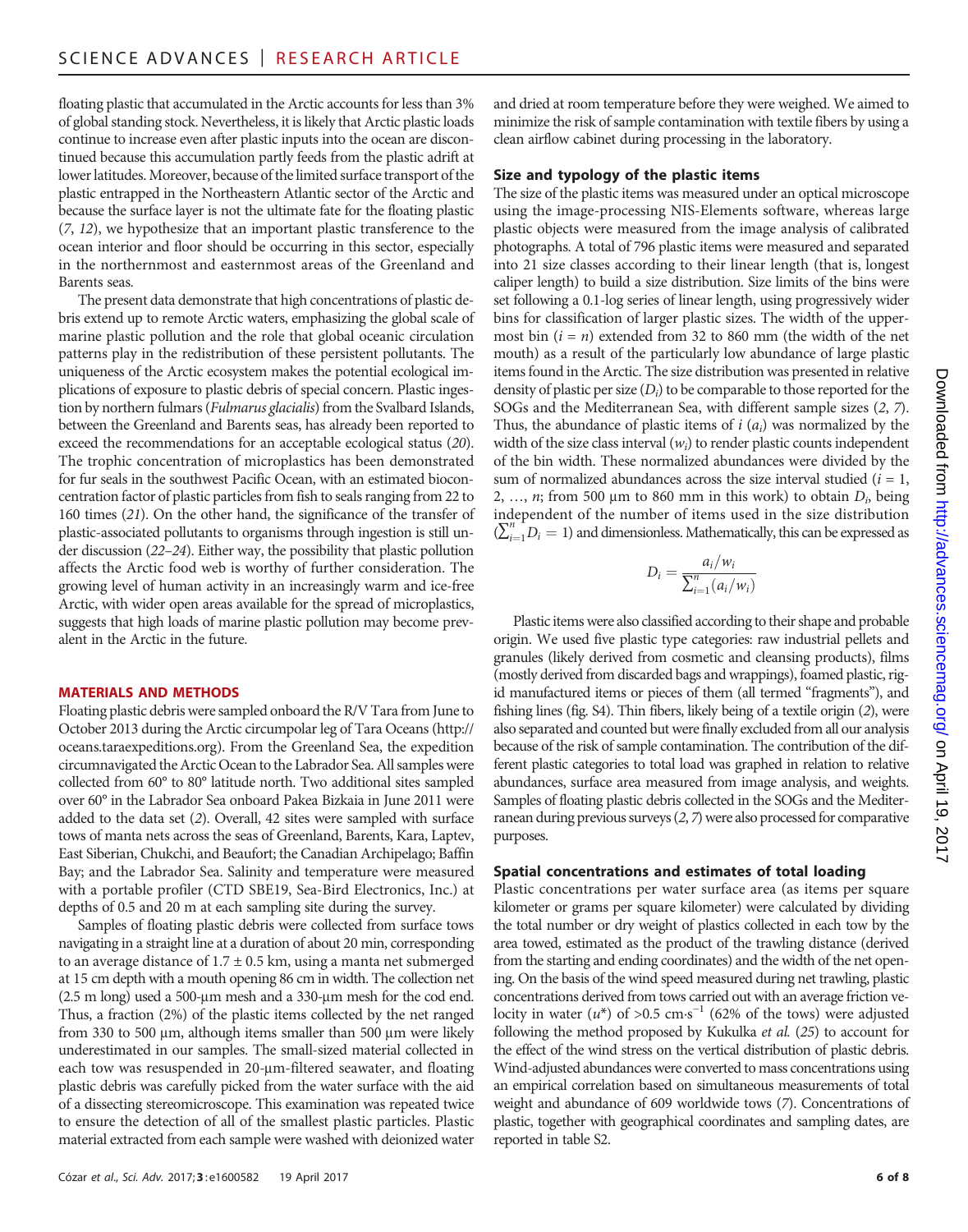To provide a first assessment of the plastic load in the Arctic surface waters, the Arctic Polar Circle was divided into two more uniform sectors in relation to the plastic pollution: a highly polluted sector from the 35° meridian of west longitude to the 74° meridian of east longitude (Greenland and Barents seas; including 17 net tows) and a less-polluted sector accounting for the rest of the Arctic Circle (including 21 net tows). This partition aims at decreasing the SD of the regional averages because of the macroscale variability in the plastic pollution pattern of the Arctic, reducing errors in the total load estimates. Midrange regional concentrations were calculated from the average of the wind-adjusted plastic concentrations within each sector. High-range concentrations were calculated from the 90th percentile of the wind-adjusted concentrations, and low-range concentrations were calculated from the average of concentrations uncorrected for mixing by wind. The surface plastic load for the Arctic Ocean was estimated from the high, mid, and low concentrations per sector, multiplied by the corresponding spatial area of each sector. The wide confidence interval used for the load estimate aims to address variability and possible inaccuracies in the spatial concentrations of plastic as well as the limitations of the available models to account for the effect of the wind stress on the vertical distribution of plastic (26). Spatial areas of the sectors were calculated for ice-free water in August 2013 (mid-sampling period) and northward of the Arctic Circle, at 66.34° latitude, in agreement with the northern latitudinal border used for the Pacific and Atlantic oceans in the plastic pollution assessment of a previous work (2).

# Sources of plastic pollution

Ratios of surface plastic load to local pollution sources for the Arctic Ocean and other world basins were used to examine the relevance of in situ sources on the surface plastic loads. For the North and South Atlantic, North and South Pacific, Indian, and Mediterranean, we used the surface plastic loads previously estimated from methods similar to those applied here for the Arctic (2, 7). Coastal population and density of vessels in each basin were used as proxies for the magnitude of the pollution sources, deriving independent ratios for land- and sea-based sources, respectively. Population was estimated from gridded global population data from the 2008 LandScan data set [\(http://web.ornl.](http://web.ornl.gov/sci/landscan/datasets/LS2008.ris) [gov/sci/landscan/datasets/LS2008.ris](http://web.ornl.gov/sci/landscan/datasets/LS2008.ris)) for a 50-km coastal strip, as defined using the Natural Earth Coastline data ([www.naturalearthdata.](http://www.naturalearthdata.com/downloads/10m-physical-vectors/10m-coastline) [com/downloads/10m-physical-vectors/10m-coastline\)](http://www.naturalearthdata.com/downloads/10m-physical-vectors/10m-coastline). The presence of vessels at sea was measured as the monthly unique occurrences averaged for the full-year 2014 in a global quarter-degree grid, as reported by the Automated Identification System (AIS) and provided by exactEarth (14). The international regulation only requires AIS to be fitted aboard vessels equal to or higher than 300 tons of gross tonnage and all passenger vessels regardless of size (International Maritime Organization; revised chapter V of Regulation 19 of SOLAS, Convention for the Safety of Life at Sea). The European Community also implemented the AIS requirement for any fishing vessel with an overall length of more than 15 m, flying the flag of a member state and registered in the community, or operating in the internal waters or territorial sea of a member state (Article 6 of Directive 2009/17/EC).

#### Ocean surface circulation, sea salinity, and ice extent

The oceanic pathways followed by the floating debris found in the Arctic were explored using a surface transport model based on data from the Global Drifter Program (27). Using satellite observations provided by the National Snow and Ice Data Center (NSIDC; [http://www.nsidc.org\)](http://www.nsidc.org) and the Aquarius Mission (<http://aquarius.umaine.edu>; NASA and Space Agency of Argentina), we analyzed the extent of the Arctic ice cap and the spatial distribution of sea surface salinity to infer boundaries for the patterns of surface circulation.

### SUPPLEMENTARY MATERIALS

Supplementary material for this article is available at [http://advances.sciencemag.org/cgi/](http://advances.sciencemag.org/cgi/content/full/3/4/e1600582/DC1) [content/full/3/4/e1600582/DC1](http://advances.sciencemag.org/cgi/content/full/3/4/e1600582/DC1)

Supplementary Text

fig. S1. Seasonal cycle of ocean surface salinities for 2013 provided by the Aquarius Mission (NASA and Space Agency of Argentina; [http://aquarius.umaine.edu\)](http://aquarius.umaine.edu).

fig. S2. Relationship between salinity (depths, 5 and 20 m) and surface plastic debris measured in the present study.

fig. S3. Pie charts in number of items (upper) and surface area (lower) of the plastic types found in the Mediterranean Sea (left), SOGs (center), and Arctic Ocean (right).

fig. S4. Images of different categories of microplastics found in the Arctic Ocean.

fig. S5. Relationship between the estimates of total surface plastic load [(2, 7); this work], coastal population, and presence of vessels per great basins: Arctic, Mediterranean (Med), North Atlantic (N Atl), South Atlantic (S Atl), North Pacific (N Pac), South Pacific (S Pac), and Indian Ocean.

table S1. Size distribution of floating plastic debris collected for the present study. table S2. Number of items per tow (fibers, nonfibers, and total items) and concentrations in abundance and weight per square kilometer (excluding fibers). References (28, 29)

# REFERENCES AND NOTES

- 1. K. L. Law, S. Morét-Ferguson, N. A. Maximenko, G. Proskurowski, E. E. Peacock, J. Hafner, C. M. Reddy, Plastic accumulation in the North Atlantic subtropical gyre. Science 329, 1185–1188 (2010).
- 2. A. Cózar, F. Echevarría, J. I. González-Gordillo, X. Irigoien, B. Úbeda, S. Hernández-León, Á. T. Palma, S. Navarro, J. García-de-Lomas, A. Ruiz, Plastic debris in the open ocean. Proc. Natl. Acad. Sci. U.S.A. 111, 10239–10244 (2014).
- 3. M. Eriksen, L. C. M. Lebreton, H. S. Carson, M. Thiel, C. J. Moore, J. C. Borerro, F. Galgani, P. G. Ryan, J. Reisser, Plastic pollution in the World's oceans: More than 5 trillion plastic pieces weighing over 250,000 tons afloat at sea. PLOS ONE 9, e111913 (2014).
- 4. N. Maximenko, J. Hafner, P. Niiler, Pathways of marine debris derived from trajectories of Lagrangian drifters. Mar. Pollut. Bull. 65, 51–62 (2012).
- 5. L. C.-M. Lebreton, S. D. Greer, J. C. Borrero, Numerical modelling of floating debris in the world's oceans. Mar. Pollut. Bull. 64, 653–661 (2012).
- 6. E. van Sebille, M. H. England, G. Froyland, Origin, dynamics and evolution of ocean garbage patches from observed surface drifters. Environ. Res. Lett. 7, e044040 (2012).
- 7. A. Cózar, M. Sanz-Martín, E. Martí, J. I. González-Gordillo, B. Ubeda, J. Á. Gálvez, X. Irigoien, C. M. Duarte, Plastic accumulation in the Mediterranean sea. PLOS ONE 10, e0121762 (2015).
- 8. T. Kuhlbrodt, A. Griesel, M. Montoya, A. Levermann, M. Hofmann, S. Rahmstorf, On the driving processes of the Atlantic meridional overturning circulation. Rev. Geophys. 45, RG2001 (2007).
- 9. R. W. Obbard, S. Sadri, Y. Q. Wong, A. A. Khitun, I. Baker, R. C. Thompson, Global warming releases microplastic legacy frozen in Arctic Sea ice. Earth's Future 2, 315–320 (2014).
- 10. A. L. Lusher, V. Tirelli, I. O'Connor, R. Officer, Microplastics in Arctic polar waters: The first reported values of particles in surface and sub-surface samples. Sci. Rep. 5, 14947 (2015).
- 11. M. Bergmann, N. Sandhop, I. Schewe, D. D'Hert, Observations of floating anthropogenic litter in the Barents Sea and Fram Strait, Arctic. Polar Biol. 39, 553–560 (2016).
- 12. P. G. Ryan, Does size and buoyancy affect the long-distance transport of floating debris? Environ. Res. Lett. 10, e084019 (2015).
- 13. V. M. Eguíluz, J. Fernández-Gracia, X. Irigoien, C. M. Duarte, A quantitative assessment of Arctic shipping in 2010–2014. Sci. Rep. 6, 30682 (2016).
- 14. exactEarth Ltd., "ExactAIS Archive" (exactEarth Ltd., 2015); [www.exactearth.com](http://www.exactearth.com).
- 15. B. Rudels, Arctic Ocean circulation, processes and water masses: A description of observations and ideas with focus on the period prior to the international polar year 2007–2009. Prog. Oceanogr. 132, 22–67 (2015).
- 16. K. A. Orvik, P. Niiler, Major pathways of Atlantic water in the northern North Atlantic and Nordic seas toward Arctic. Geophys. Res. Lett. 29, 2-1–2-4 (2002).
- 17. V. S. Lien, A. G. Trofimov, Formation of Barents Sea branch water in the north-eastern Barents Sea. Polar Res. 32, e18905 (2013).
- 18. R. C. Thompson, Y. Olsen, R. P. Mitchell, A. Davis, S. J. Rowland, A. W. G. John, D. McGonigle, A. E. Russell, Lost at sea: Where is all the plastic? Science 304, 838  $(2004)$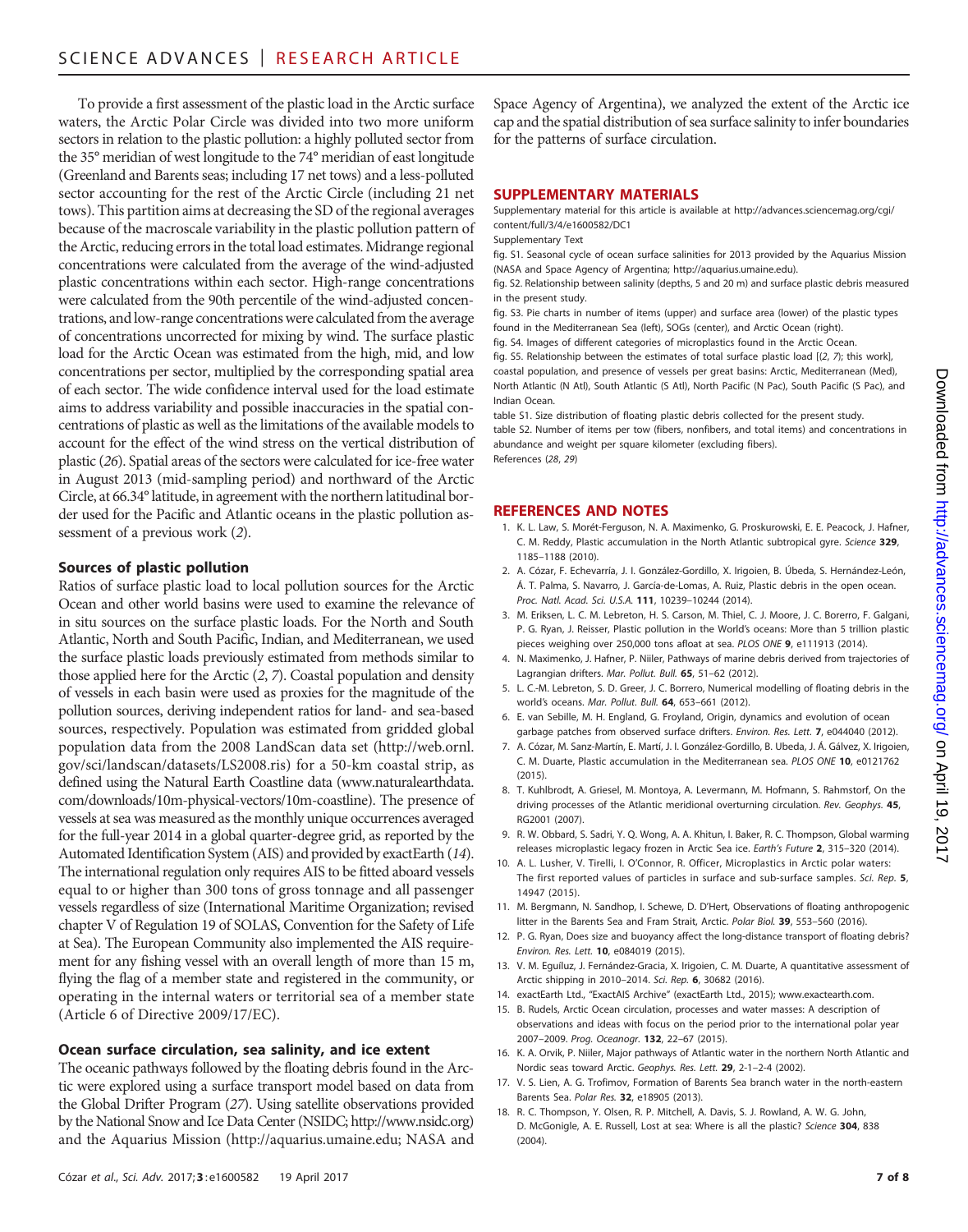- 19. E. P. Chassignet, L. T. Smith, G. R. Halliwell, R. Bleck, North Atlantic simulations with the Hybrid Coordinate Ocean Model (HYCOM): Impact of the vertical coordinate choice, reference density, and thermobaricity. J. Phys. Oceanogr. 33, 2504-2526 (2003).
- 20. A. M. Trevail, G. W. Gabrielsen, S. Kühn, J. A. Van Franeker, Elevated levels of ingested plastic in a high Arctic seabird, the northern fulmar (Fulmarus glacialis). Polar Biol. 38, 975–981 (2015).
- 21. C. Eriksson, H. Burton, Origins and biological accumulation of small plastic particles in fur seals from Macquarie Island. Ambio 32, 380-384 (2003).
- 22. D. Herzke, T. Anker-Nilssen, T. H. Nøst, A. Götsch, S. Christensen-Dalsgaard, M. Langset, K. Fangel, A. A. Koelmans, Negligible impact of ingested microplastics on tissue concentrations of persistent organic pollutants in northern fulmars off coastal Norway. Environ. Sci. Technol. 50, 1924–1933 (2016).
- 23. R. Lenz, K. Enders, T. G. Nielsen Microplastic exposure studies should be environmentally realistic. Proc. Natl. Acad. Sci. U.S.A. 113, E4121–E4122 (2016).
- 24. C. M. Rochman, in Hazardous Chemicals Associated with Plastics in the Marine Environment, H. Takada, H. K. Karapanagioti, Eds. (Springer International Publishing, 2016).
- 25. T. Kukulka, G. Proskurowski, S. Morét-Ferguson, D. W. Meyer, K. L. Law, The effect of wind mixing on the vertical distribution of buoyant plastic debris. Geophys. Res. Lett. 39, L07601 (2012).
- 26. K. Brunner, T. Kukulka, G. Proskurowski, K. L. Law, Passive buoyant tracers in the ocean surface boundary layer: 2. Observations and simulations of microplastic marine debris. J. Geophys. Res. Oceans 120, 7559–7573 (2015).
- 27. E. van Sebille, Adrift.org.au—A free, quick and easy tool to quantitatively study planktonic surface drift in the global ocean. J. Exp. Mar. Biol. Ecol. 461, 317-322 (2014).
- 28. J. R. Jambeck, R. Geyer, C. Wilcox, T. R. Siegler, M. Perryman, A. Andrady, R. Narayan, K. L. Law, Plastic waste inputs from land into the ocean. Science 347, 768-771 (2015).
- 29. P. G. Ryan, S. Musker, A. Rink, Low densities of drifting litter in the African sector of the Southern Ocean. Mar. Pollut. Bull. 89, 16–19 (2014).

Acknowledgments: This study is the outcome of collaborative research between two global research programs Tara Oceans and Malaspina. We thank J. Fernández-García, L. Stemmann, J. B. Cohuet, M. Picheral, S. Pesant, and the captain and crew of R/V Tara for help with the sample collection and data analysis; the NSIDC, the Aquarius Mission (NASA and Space Agency of Argentina), MERCATOR-CORIOLIS, and ACRI-ST for providing satellite information; the National Ocean Partnership Program, the Office of Naval Research, the U.S. Navy, and the U.S. Department of Defense High Performance Computing Modernization Program for developing the HYCOM and making the output publicly available; Natural Earth for the coastline data; and UT-Battelle and the U.S. Department of Energy for providing the high-resolution global population data set. This last product was created using the LandScan 2008 High Resolution global Population Data Set copyrighted by UT-Battelle LLC, operator

of the Oak Ridge National Laboratory under contract no. DE-AC05-00OR22725 with the U.S. Department of Energy. The U.S. Government maintains certain rights to use of this data set. Neither UT-Battelle LLC nor the U.S. Department of Energy, nor any of their employees, makes any warranty, express or implied, or assumed any legal liability or responsibility for the accuracy, completeness, or usefulness of the data set. Funding: Tara Oceans particularly acknowledges the commitment of the following sponsors: the CNRS (in particular Groupement de Recherche GDR3280), the European Molecular Biology Laboratory, Genoscope/CEA, French Government "Investissements d'Avenir" programs OCEANOMICS (ANR-11-BTBR-0008) and FRANCE GENOMIQUE (ANR-10-INBS-09-08), Agence Nationale de la Recherche, and European Union FP7 (Micro B3 no. 287589). We appreciate the support and commitment of agnès b. and E. Bourgois, Veolia Environment Foundation, Region Bretagne, Lorient Agglomeration, World Courier, Illumina, Eléctricité de France Foundation, Fondation pour la recherche sur la biodiversité, Prince Albert II de Monaco Foundation, Tara Foundation, its schooner, and its teams. We are also grateful to the French Ministry of Foreign Affairs for supporting the expedition and to the countries that granted sampling permissions. Tara Oceans would not exist without continuous support from 23 institutes ([http://oceans.taraexpeditions.org/en/m/science/les-labos-impliques/\)](http://oceans.taraexpeditions.org/en/m/science/les-labos-impliques/). This article is contribution number 52 of Tara Oceans. This study is funded by Tara Oceans and the Malaspina 2010 Expedition project (Spanish Ministry of Economy and Competitiveness, CSD2008-00077) and has received additional support from the King Abdullah University of Science and Technology through baseline funding to X.I. and C.M.D., Campus de Excelencia Internacional del Mar (CEIMAR), and PLASTREND (BBVA Foundation) and MIDaS (CTM2016- 77106-R, AEI/FEDER/UE) projects. Author contributions: R.T., M.L.P., and X.I. participated in the design and coordination of the field survey; A.C., E.M., C.M.D., J.G.-d.-L., E.v.S., T.J.B., V.M.E., J.I.G.-G., F.E., and X.I. analyzed the data; A.C. wrote the manuscript; all authors read and commented on the manuscript. Competing interests: The authors declare that they have no competing interests. Data and materials availability: All data needed to evaluate the conclusions in the paper are present in the paper and/or the Supplementary Materials. All of the samples, analyses, publications, and ownership of data are free from legal entanglement or restriction of any sort by the various nations whose waters the Tara Oceans expedition sampled in.

Submitted 18 March 2016 Accepted 31 March 2017 Published 19 April 2017 10.1126/sciadv.1600582

Citation: A. Cózar, E. Martí, C. M. Duarte, J. García-de-Lomas, E. van Sebille, T. J. Ballatore, V. M. Eguíluz, J. I. González-Gordillo, M. L. Pedrotti, F. Echevarría, R. Troublè, X. Irigoien, The Arctic Ocean as a dead end for floating plastics in the North Atlantic branch of the Thermohaline Circulation. Sci. Adv. 3, e1600582 (2017).